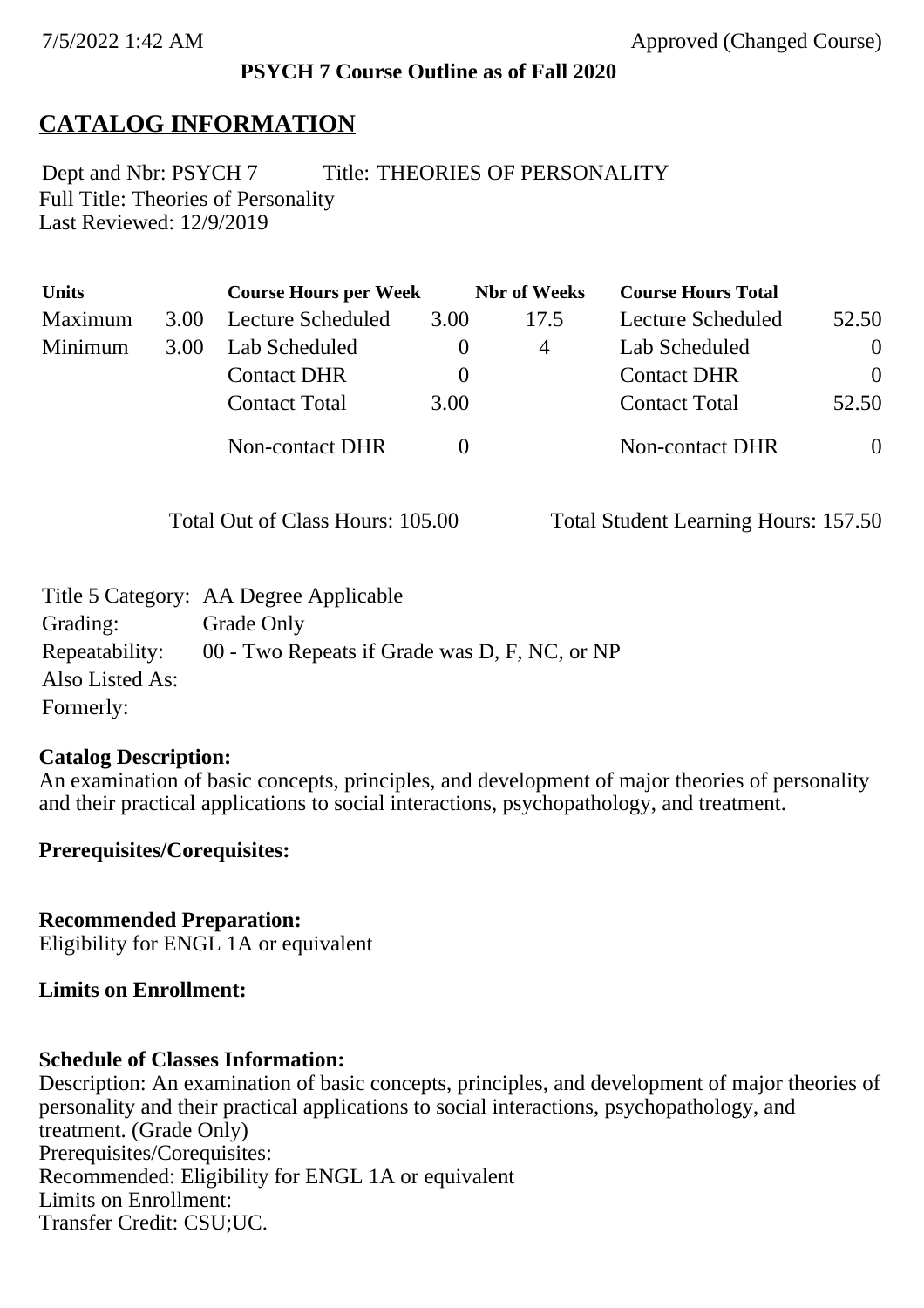# **ARTICULATION, MAJOR, and CERTIFICATION INFORMATION:**

| <b>AS Degree:</b><br><b>CSU GE:</b> | Area<br>D<br><b>Transfer Area</b><br>D<br>D <sub>9</sub><br>Ε | Social Science<br>Psychology<br>Lifelong Learning and Self<br>Development | Social and Behavioral Sciences Fall 2007 | Effective:<br>Effective:<br>Fall 2007 | Inactive:<br>Inactive: |
|-------------------------------------|---------------------------------------------------------------|---------------------------------------------------------------------------|------------------------------------------|---------------------------------------|------------------------|
| IGETC:                              | <b>Transfer Area</b><br>4<br>4I                               | Social and Behavioral Science<br>Psychology                               |                                          | Effective:<br>Fall 2007               | Inactive:              |
| <b>CSU Transfer: Transferable</b>   |                                                               | Effective:                                                                | Fall 2007                                | Inactive:                             |                        |
| <b>UC Transfer:</b> Transferable    |                                                               | Effective:                                                                | Fall 2007                                | Inactive:                             |                        |

**CID:**

# **Certificate/Major Applicable:**

[Both Certificate and Major Applicable](SR_ClassCheck.aspx?CourseKey=PSYCH7)

# **COURSE CONTENT**

# **Student Learning Outcomes:**

Upon completion of the course, students will be able to:

1. Identify the research foundation and major theoretical perspectives that explain the development of human personality.

2. Apply knowledge of the personality theories and perspectives of "self" to people of other cultures.

# **Objectives:**

Students will able to:

- 1. Discuss criteria used to define personality and understand personality theory.
- 2. Summarize the methods for studying and assessing personality theories.
- 3. Explain key characteristics of personality theory.
- 4. Apply the critical thinking process to evaluate personality theories.
- 5. Describe the following major theories of personality:
	- A. Psychodynamic
	- B. Behavioral and Social Learning
	- C. Cognitive
	- D. Humanistic
	- E. Biological
	- F. Trait
	- G. Interpersonal Relations
	- H. Alternative Perspective on Personality (e.g., non-Western, spiritual and religious, gender, or historical)
- 6. Apply personality theories and concepts to social interactions, psychopathology, and treatment.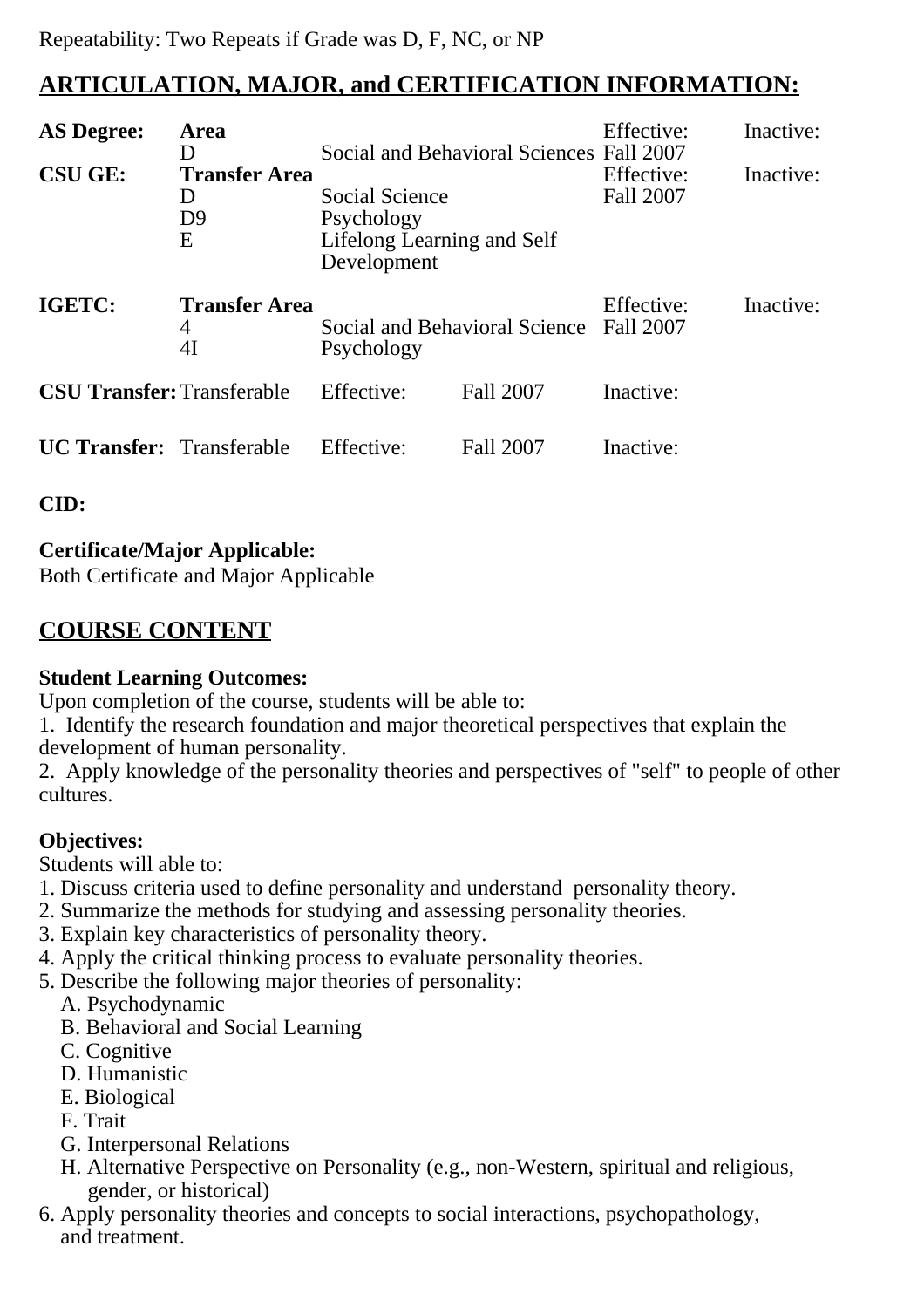- 7. Compare and contrast the strengths and weaknesses of major theories of personality.
- 8. Critically appraise the applicability of the major theories of personality in relation to gender, culture and ethnicity.
- 9. Summarize the current status and describe the future direction of the field of personality theory research.

## **Topics and Scope:**

- I. Introduction to Personality and Personality Theory
- II. Personality Research Methods
- III. Psychodynamic Perspective of Personality
- IV. Behavioral and Social Learning Perspective of Personality
- V. Cognitive and Social-Cognitive Perspective of Personality
- VI. Humanistic and Existential Perspective of Personality
- VII. Interpersonal Relations Perspective of Personality
- VIII. Biological Perspective of Personality
- IX. Trait Perspective of Personality
- X. Practical Applications
	- A. Social Interactions
	- B. Psychopathology
	- C. Treatment

XI. Contextualizing Personality

- A. Gender
- B. Culture
- C. Ethnicity
- XII. The Future of Personality Theories
	- A. Research
	- B. Treatment
- 11. Gender, Cultural, and Ethnic Differences in Understanding Personality

## **Assignment:**

- 1. Read approximately 35 pages per week
- 2. Writing assignment that may include research, experiential, response, or project for a minimum of 1,250 words
- 3. Quizzes, exams, and a final
- 4. Oral presentation and/or group project may be assigned

# **Methods of Evaluation/Basis of Grade:**

**Writing:** Assessment tools that demonstrate writing skills and/or require students to select, organize and explain ideas in writing.

Research, experiential, response, or project paper and the set of the second vertiling writing

 $30 - 60\%$